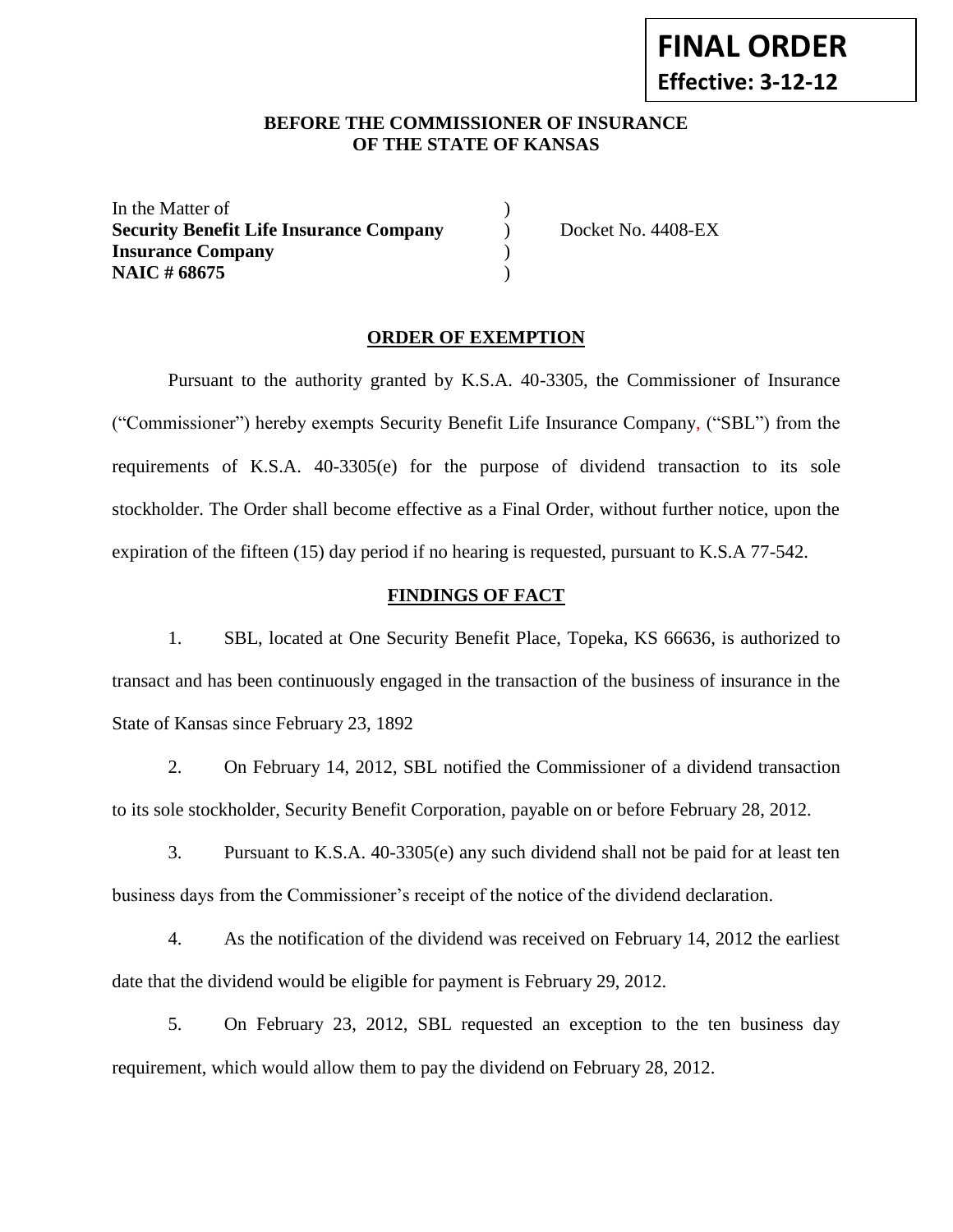### **CONCLUSIONS OF LAW**

6. K.S.A. 40-3305 provides, in pertinent part:

(e) Any such dividends or distribution shall not be paid for at least 10 business days from the commissioner's receipt of the notice of its declaration.

(j) The provisions of this section shall not apply to any information or transaction if and to the extent the commissioner of insurance by order shall exempt the same from the provisions of this section.

# **IT IS THEREFORE ORDERED BY THE COMMISSIONER OF INSURANCE THAT:**

1. SBL is hereby exempted from the requirements of the K.S.AA 40-3305(e) for the

purpose of completing the dividend transaction as declared on February 14, 2012.

2. The above exemption pursuant to the K.S.A 40-3305(j) shall apply only to the

dividend transaction as declared by SBL on February 14, 2012 and shall not be construed as an

exemption for future dividend transactions.

# **NOTICE OF RIGHTS**

Security Benefit Life Insurance Company is entitled to a hearing pursuant to K.S.A. 77- 537, the Kansas Administrative Procedures Act. If SBL desires a hearing, the company must file a written request for a hearing with:

Zachary J.C. Anshutz General Counsel Kansas Insurance Department 420 SW  $9^{\text{th}}$  Street Topeka, KS 66612

This request must be filed within fifteen (15) days from the date of service of this Order. If SBL requests a hearing, the Kansas Insurance Department will notify the company of the time and place of the hearing and information of the procedures, right of representation and other rights of parties relating to the conduct of the hearing, before commencement of the same.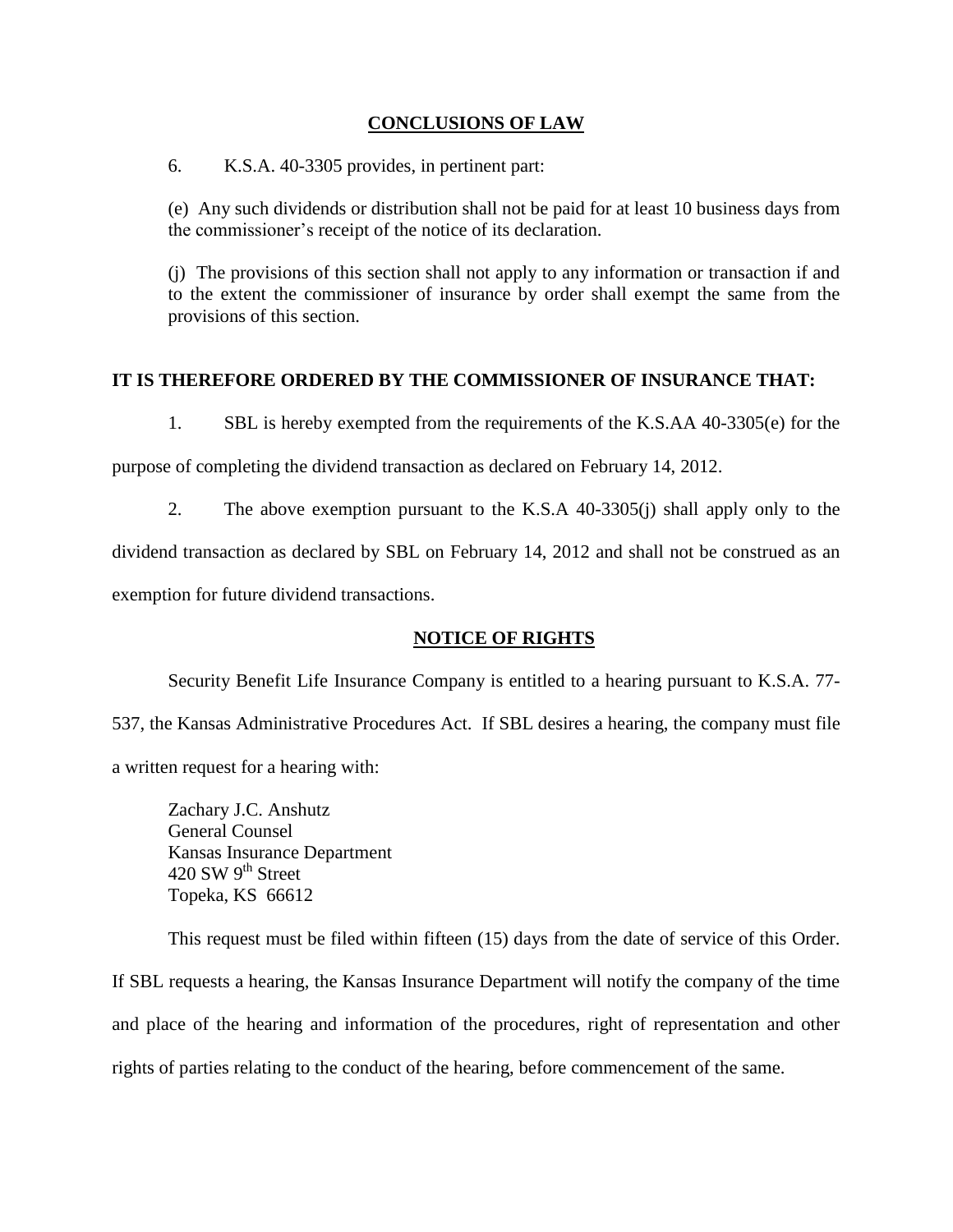If a hearing is not requested in the time and manner stated above, the Summary Order shall become effective as a Final Order upon the expiration of time for requesting a hearing pursuant to K.S.A. 77-613. In the event SBL files a petition for judicial review, pursuant to K.S.A 77-613(e), the agency officer to be served on behalf of the Kansas Insurance Department is:

Zachary J.C. Anshutz General Counsel Kansas Insurance Department 420 SW 9<sup>th</sup> Street Topeka, KS 66612

# **IT IS SO ORDERED THIS\_\_23rd\_\_ DAY OF FEBRUARY, 2012, IN THE CITY OF TOPEKA, COUNTY OF SHAWNEE, STATE OF KANSAS.**



 $\frac{1}{s}$  Sandy Praeger Sandy Praeger

Commissioner of Insurance

BY:

\_/s/ Zachary J.C. Anshutz\_\_\_\_\_\_\_\_\_\_\_\_\_\_\_

Zachary J.C. Anshutz

General Counsel